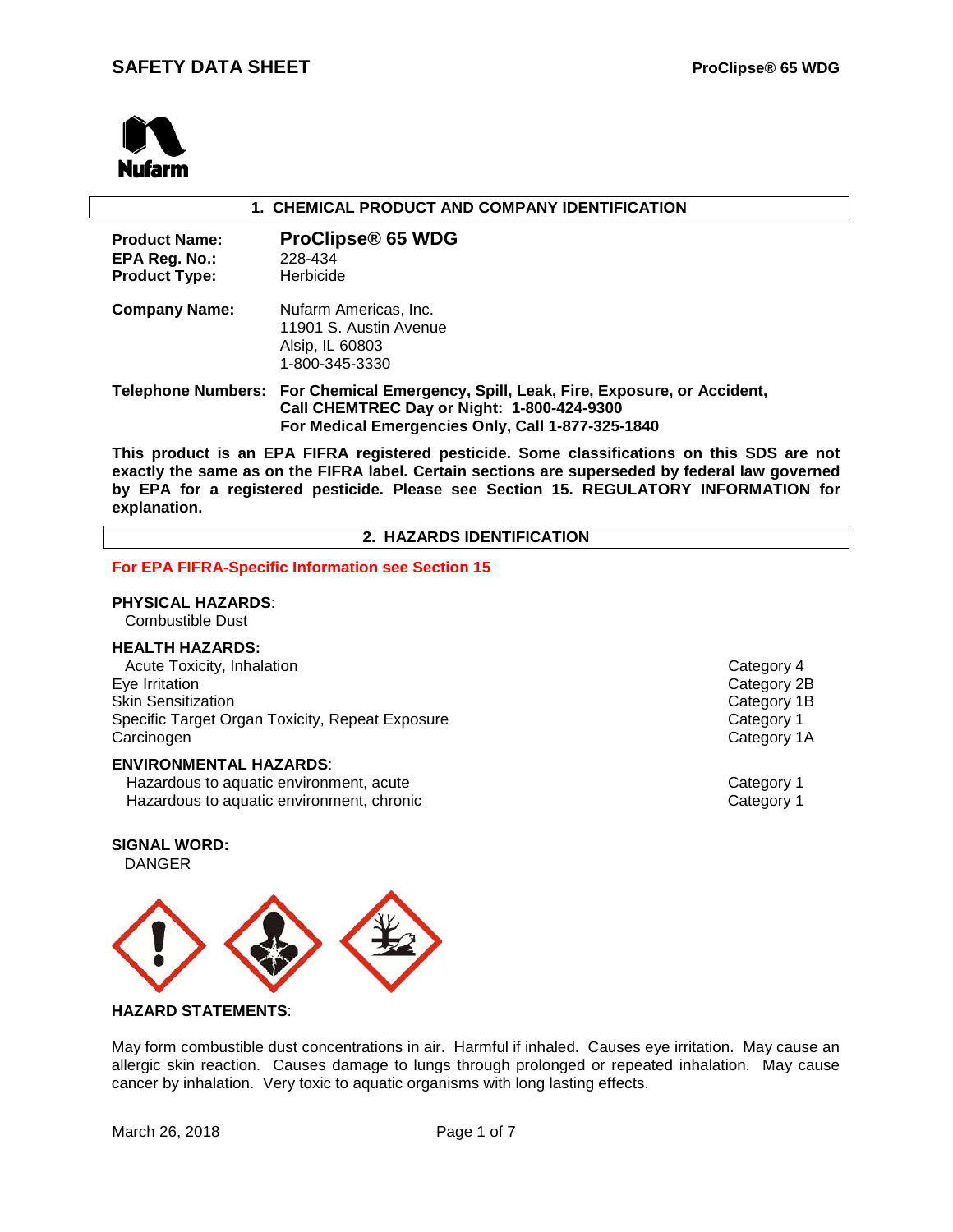## **PRECAUTIONARY STATEMENTS**

Obtain special instructions before use. Do not handle until all safety precautions have been read and understood. Avoid breathing dust. Wash thoroughly after handling. Use only outdoors or in a wellventilated area. Contaminated work clothing must not be allowed out of the workplace. Wear protective gloves. Do not eat, drink or smoke when using this product. Avoid release to the environment.

If exposed or concerned: Get medical advice. IF INHALED: Remove person to fresh air and keep comfortable for breathing. Call a POISON CENTER or doctor if you fell unwell. IF IN EYES: Rinse cautiously with water for several minutes. Remove contact lenses, if present and easy to do. Continue rinsing. If eye irritation persists: Get medical advice. IF ON SKIN: Wash with plenty of water. If skin irritation or rash occurs: Get medical advice. Take off contaminated clothing and wash it before reuse. Collect spillage.

Store locked up.

Dispose of contents in accordance with local, state, and federal regulations.

| 3. COMPOSITION / INFORMATION ON INGREDIENTS |  |
|---------------------------------------------|--|
|---------------------------------------------|--|

| <b>COMPONENTS</b> |                              | <b>CAS NO.</b> | % BY WEIGHT         |
|-------------------|------------------------------|----------------|---------------------|
| Prodiamine        |                              | 29091-21-2     | $63.0 - 67.0$       |
| Other Ingredients |                              |                | <b>Trade Secret</b> |
|                   | Crystalline silica as quartz | 14808-60-7     | <b>Trade Secret</b> |
| Kaolin Clav       |                              | 1332-58-7      | <b>Trade Secret</b> |
| $P_{1}$           | Dradiamina: NO               |                |                     |

**Synonyms:** Prodiamine: N3, N3-Di-n-propyl-2,4-dinitro-6-(trifluoromethyl)-m-phenylenediamine 5 dipropylamino-α,α,α-trifluoro-4,6-dinitro-o-toluidine

Ingredients not precisely identified are proprietary or non-hazardous. Values are not product specifications.

## **4. FIRST AID MEASURES**

**If in Eyes:** Hold eye open and rinse slowly and gently with water for several minutes. Remove contact lenses, if present, then continue rinsing eye. Call a poison control center or doctor for treatment advice if irritation persists.

**If Inhaled:** Move person to fresh air. If person is not breathing, call 911 or an ambulance, then give artificial respiration, preferably by mouth-to-mouth, if possible. Call a poison control center or doctor for further treatment advice.

**If Swallowed:** Call a poison control center or doctor for treatment advice. Do not give any liquid to the person. Do not induce vomiting unless told to do so by the poison control center or doctor. Do not give anything by mouth to an unconscious person.

**If on Skin or Clothing:** Take off contaminated clothing. Rinse skin with plenty of water. Call a poison control center or doctor for treatment advice.

**Most Important symptoms/effects, acute and delayed:** Causes eye irritation. May cause slight skin and respiratory tract irritation. Causes allergic skin reaction (sensitization.) May be harmful if inhaled. Contains crystalline silica, quartz, which may cause lung damage or cancer through prolonged or repeated inhalation.

**Indication of Immediate medical attention and special treatment if needed, if necessary:** Immediate medical attention should not be required.

## **5. FIRE FIGHTING MEASURES**

**Extinguishing Media:** Use extinguishing media suitable for surrounding materials. Dry chemical, carbon dioxide, foam, water spray or fog.

**Special Fire Fighting Procedures:** Firefighters should wear NIOSH/MSHA approved self-contained breathing apparatus and full fire-fighting turn out gear. Dike area to prevent runoff and contamination of water sources. Dispose of fire control water later.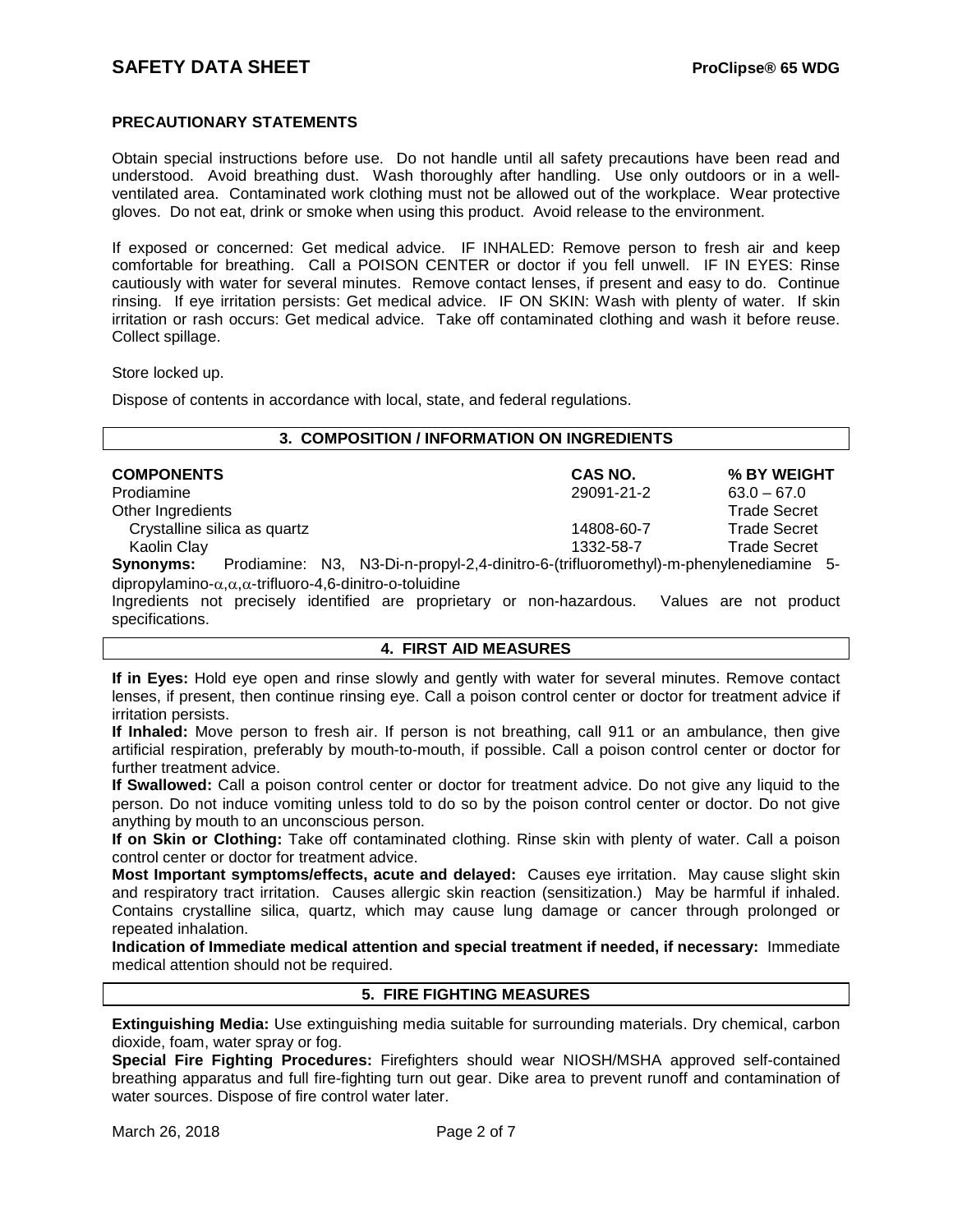**Unusual Fire and Explosion Hazards:** May form combustible dust concentrations in air. If water is used to fight fire, contain runoff, using dikes to prevent contamination of water supplies. Dispose of fire control water later.

**Hazardous Decomposition Materials (Under Fire Conditions):** May produce gases such as oxides of carbon and nitrogen.

## **6. ACCIDENTAL RELEASE MEASURES**

**Personal Precautions:** Wear appropriate protective gear for the situation. See Personal Protection information in Section 8.

**Environmental Precautions:** Prevent material from entering public sewer systems or any waterways. Do not flush to drain. Large spills to soil or similar surfaces may necessitate removal of topsoil. The affected area should be removed and placed in an appropriate container for disposal.

**Methods for Containment:** Dike spill using absorbent or impervious materials such as earth, sand or clay. Collect and contain contaminated absorbent and dike material for disposal.

**Methods for Cleanup and Disposal:** Avoid creation of dusty conditions. Scrape up and place in appropriate closed container. Wash entire spill area with a detergent slurry, absorb and sweep into container for disposal. Decontaminate tools and equipment following cleanup. See Section 13: DISPOSAL CONSIDERATIONS for more information.

**Other Information:** Large spills may be reportable to the National Response Center (800-424-8802) and to state and/or local agencies.

## **7. HANDLING AND STORAGE**

**HANDLING**: Do not get in eyes or on clothing or skin. Users should wash hands before eating, drinking, chewing gum, using tobacco or using the toilet. Remove clothing/Personal Protective Equipment (PPE) immediately if pesticide gets inside. Then wash thoroughly and put on clean clothing. Remove Personal Protective Equipment (PPE) immediately after handling this product. Wash the outside of gloves before removing. As soon as possible, wash thoroughly and change into clean clothing.

**STORAGE:** Do not contaminate water, food, or feed by storage or disposal. Store in original container away from feed or foodstuffs and separated from other pesticides.

#### **8. EXPOSURE CONTROLS / PERSONAL PROTECTION**

#### **Engineering Controls:**

Where engineering controls are indicated by specific use conditions or a potential for excessive exposure, use local exhaust ventilation at the point of generation.

**Eye/Face Protection:** Not normally required. To avoid contact with eyes, wear chemical goggles or shielded safety glasses. An emergency eyewash or water supply should be readily accessible to the work area.

**Skin Protection:** To avoid contact with skin, wear long pants, long-sleeved shirt, socks and shoes. An emergency shower or water supply should be readily accessible to the work area.

**Respiratory Protection:** Not normally required. If vapors or mists exceed acceptable levels, wear NIOSH approved air-purifying respirator with cartridges/canisters approved for use against pesticides.

**General Hygiene Considerations:** Personal hygiene is an important work practice exposure control measure and the following general measures should be taken when working with or handling this material: 1) do not store, use and/or consume foods, beverages, tobacco products, or cosmetics in areas where this material is stored; 2) wash hands and face carefully before eating, drinking, using tobacco, applying cosmetics or using the toilet.

#### **Exposure Guidelines:**

|                  | ດເ⊔∧         | <b>ACGIH</b><br>л. |            |                  |      |
|------------------|--------------|--------------------|------------|------------------|------|
| <b>Component</b> | (8hr)<br>TWΔ | <b>STET</b><br>--  | <b>TWA</b> | <b>STEP</b><br>. | Unit |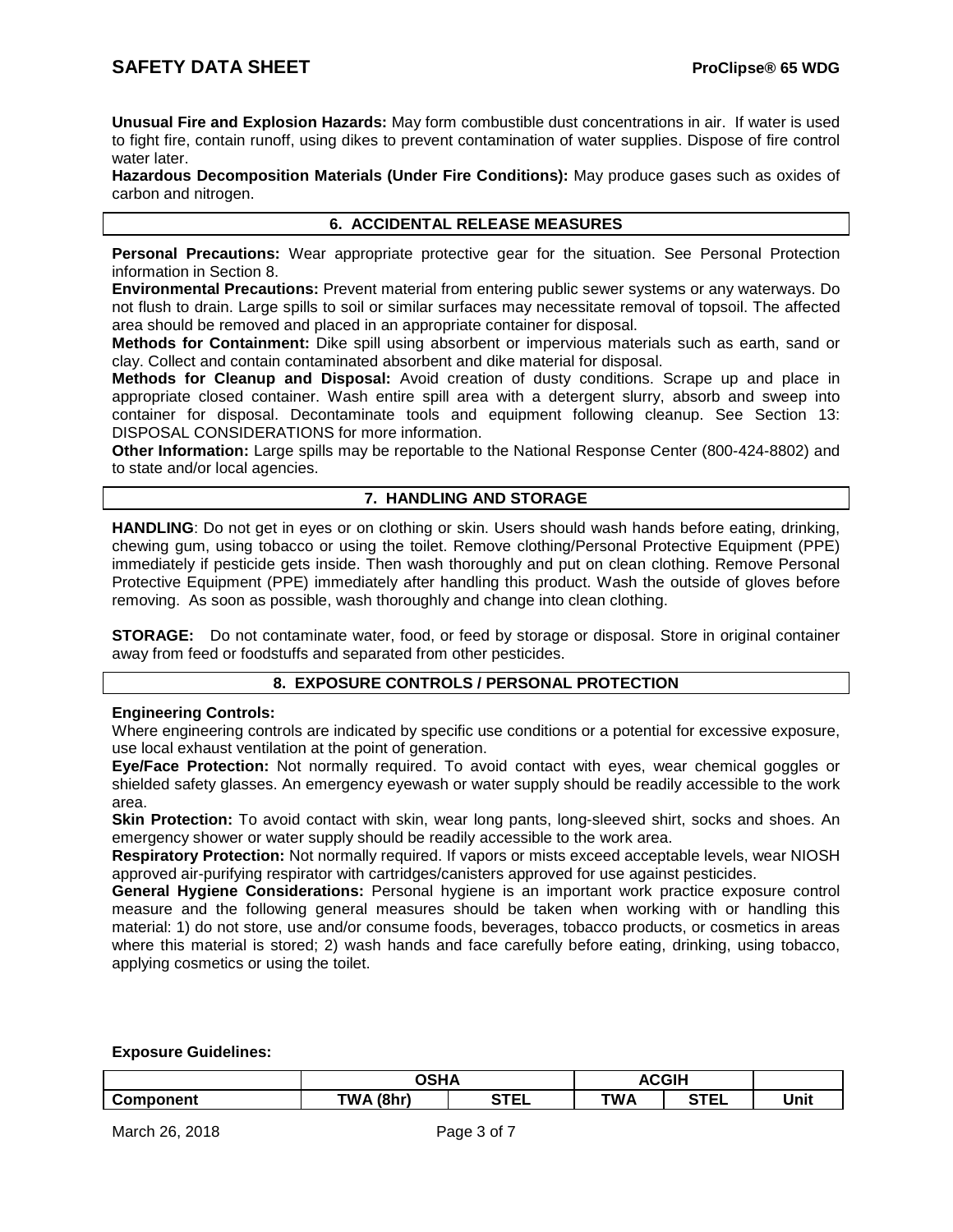# **SAFETY DATA SHEET ProClipse® 65 WDG**

| Prodiamine                   | NE             | NE | NE     | NE |           |
|------------------------------|----------------|----|--------|----|-----------|
| Crystalline Silica as Quartz | 50 (R) %SiO2+2 | NE | 25(R)  | NE | µg/m $^3$ |
| Kaolin                       | 15 (T)<br>5(R) | NE | 2.0(R) | NE | mg/m3     |

R = Respirable Fraction NE = Not Established

 $T = Total$  Dust

## **9. PHYSICAL AND CHEMICAL PROPERTIES**

| Appearance:                                   | Yellow granule                     |
|-----------------------------------------------|------------------------------------|
| Odor:                                         | Practically odorless               |
| Odor threshold:                               | No data available                  |
| pH:                                           | 8.73                               |
| <b>Melting point/freezing point:</b>          | No data available                  |
| Initial boiling point and boiling range       | No data available                  |
| <b>Flash point:</b>                           | No data available                  |
| <b>Evaporation rate:</b>                      | No data available                  |
| Flammability (solid, gas):                    | No data available                  |
| Upper/lower flammability or explosive limits: | No data available                  |
| Vapor pressure:                               | No data available                  |
| Vapor density:                                | No data available                  |
| <b>Relative density:</b>                      | 0.748 g/mL (Pour) 0.783 g/mL (Tap) |
| Solubility(ies):                              | <b>Insoluble</b>                   |
| Partition coefficient: n-octanol/water:       | No data available                  |
| <b>Autoignition temperature:</b>              | No data available                  |
| <b>Decomposition temperature:</b>             | No data available                  |
| <b>Viscosity:</b>                             | No data available                  |

**Note:** Physical data are typical values, but may vary from sample to sample. A typical value should not be construed as a guaranteed analysis or as a specification.

# **10. STABILITY AND REACTIVITY**

**Reactivity:** Not reactive.

**Chemical Stability:** This material is stable under normal handling and storage conditions.

**Possibility of Hazardous Reactions:** Hazardous polymerization will not occur.

**Conditions to Avoid:** Thermal, mechanical and electrical ignition sources.

**Incompatible Materials:** Oxidizing agents.

**Hazardous Decomposition Products:** Under fire conditions may produce oxides of carbon, hydrogen and nitrogen.

#### **11. TOXICOLOGICAL INFORMATION**

**Likely Routes of Exposure:** Dermal, inhalation

**Symptoms of Exposure:**

**Eye Contact:** Mildly irritating based on toxicity studies.

**Skin Contact:** Minimally toxic and slightly irritating based on toxicity studies.

**Ingestion:** Slightly toxic if ingested based on toxicity studies.

**Inhalation:** Low inhalation toxicity based on toxicity studies. May cause lung damage or cancer through prolonged or repeated inhalation.

**Delayed, immediate and chronic effects of exposure:**

#### **Toxicological Data:**

Data from laboratory studies conducted are summarized below: **Oral:** Rat LD<sub>50</sub>: > 5,000 mg/kg **Dermal:** Rat LD<sub>50</sub>: >2,000 mg/kg **Inhalation:** Rat 4-hr LC<sub>50</sub>: 1.81 mg/L **Eye Irritation:** Rabbit: Mildly irritating

March 26, 2018 **Page 4 of 7**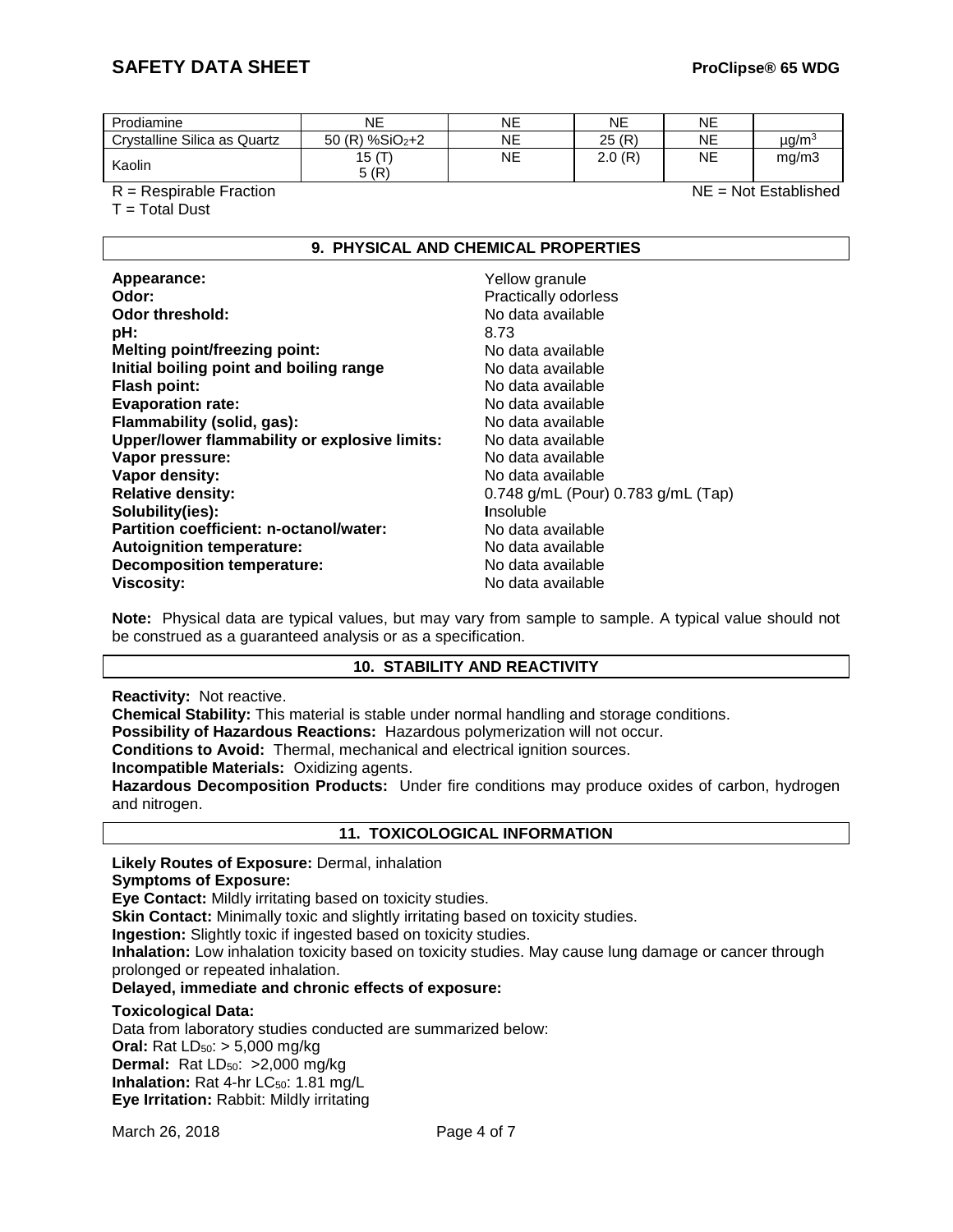**Skin Irritation:** Rabbit: Non- irritating

**Skin Sensitization:** Sensitizing in guinea pigs following repeated skin exposure.

**Subchronic (Target Organ) Effects:** Repeated overexposure to prodiamine may decrease body weight gains and affect the liver and thyroid.

**Carcinogenicity / Chronic Health Effects:** Prolonged overexposure to prodiamine may affect liver and thyroid. In animal studies with prodiamine, benign thyroid tumors were seen in rats, but none were observed in mice. Inhalation of excessive amounts of kaolin dust may produce coughing, sneezing and nasal irritation. This product contains clay. Crystalline silica (e.g. quartz) is a naturally occurring component of clay. Inhalation of crystalline silica may cause pulmonary fibrosis (silicosis). Crystalline silica has been classified by IARC as carcinogenic to humans (Group 1), by the U.S. National Toxicology Program as a known human carcinogen and by ACGIH as a suspected human carcinogen (A2).

**Reproductive Toxicity:** In laboratory animal studies with Prodiamine, effects on reproduction have been seen only at doses (1000 mg/kg) that produced toxicity to the parent animals.

**Developmental Toxicity:** For prodiamine, fetal toxicity has been seen at high dose levels in rats, developmental and maternal toxicity observed at 1g/kg/day.

**Genotoxicity:** In vitro and in vivo studies with prodiamine did not demonstrate mutagenic effects.

#### **Assessment of Carcinogenicity:**

This product contains substances that are considered to be probable or suspected human carcinogens as follows:

|                            | <b>Regulatory Agency Listing As Carcinogen</b> |             |            |             |  |
|----------------------------|------------------------------------------------|-------------|------------|-------------|--|
| Component                  | <b>ACGIH</b>                                   | <b>IARC</b> | <b>NTP</b> | <b>OSHA</b> |  |
| Prodiamine                 | No                                             | No          | No         | No          |  |
| Crystalline Silica, Quartz | А2                                             |             | Known      | No          |  |
| Kaolin                     | No                                             | No          | No         | No          |  |

# **12. ECOLOGICAL INFORMATION**

## **Ecotoxicity:**

Data on Prodiamine

96-hour LC<sub>50</sub> Bluegill Sunfish: 0.55 ppm Bobwhite Quail 8-day Dietary LC<sub>50</sub>: >10,000 ppm 96-hour LC<sub>50</sub> Rainbow Trout: 0.83 ppm Mallard Duck 8-day Dietary LC<sub>50</sub>: >10,000 ppm  $48$ -hour LC<sub>50</sub> Daphnia magna:  $0.83$  ppm Bees LC<sub>50</sub>/EC<sub>50</sub>:  $>100 \mu g/\text{bee}$ 

#### **Environmental Fate:**

Prodiamine does not bioaccumulate. Prodiamine is persistent in soil and has an average half-life of approximately 120 days. Prodiamine is stable in water (sinks in water after 24 hours).

#### **13. DISPOSAL CONSIDERATIONS**

#### **Waste Disposal Method:**

Wastes resulting from the use of this product may be disposed of on site or at an approved waste disposal facility. Improper disposal of excess pesticide is a violation of Federal law.

**Container Handling and Disposal: Paper and plastic film bags or boxes:** Nonrefillable containers. Do not reuse or refill these containers. Completely empty container into application equipment. Then dispose of empty bag or box in a sanitary landfill or incinerate; or iof allowed by state and local authorities, burn locally. Stay out of smoke from burning container. **Plastic containers:** Nonrefillable container. Do not reuse or refill this container. Triple rinse (or equivalent). Then offer for recycling or reconditioning, or puncture and dispose of in sanitary landfill, or incineration, or if allowed by state and local authorities, by burning. If burned, stay out of smoke.;

#### **14. TRANSPORTATION INFORMATION**

## **DOT**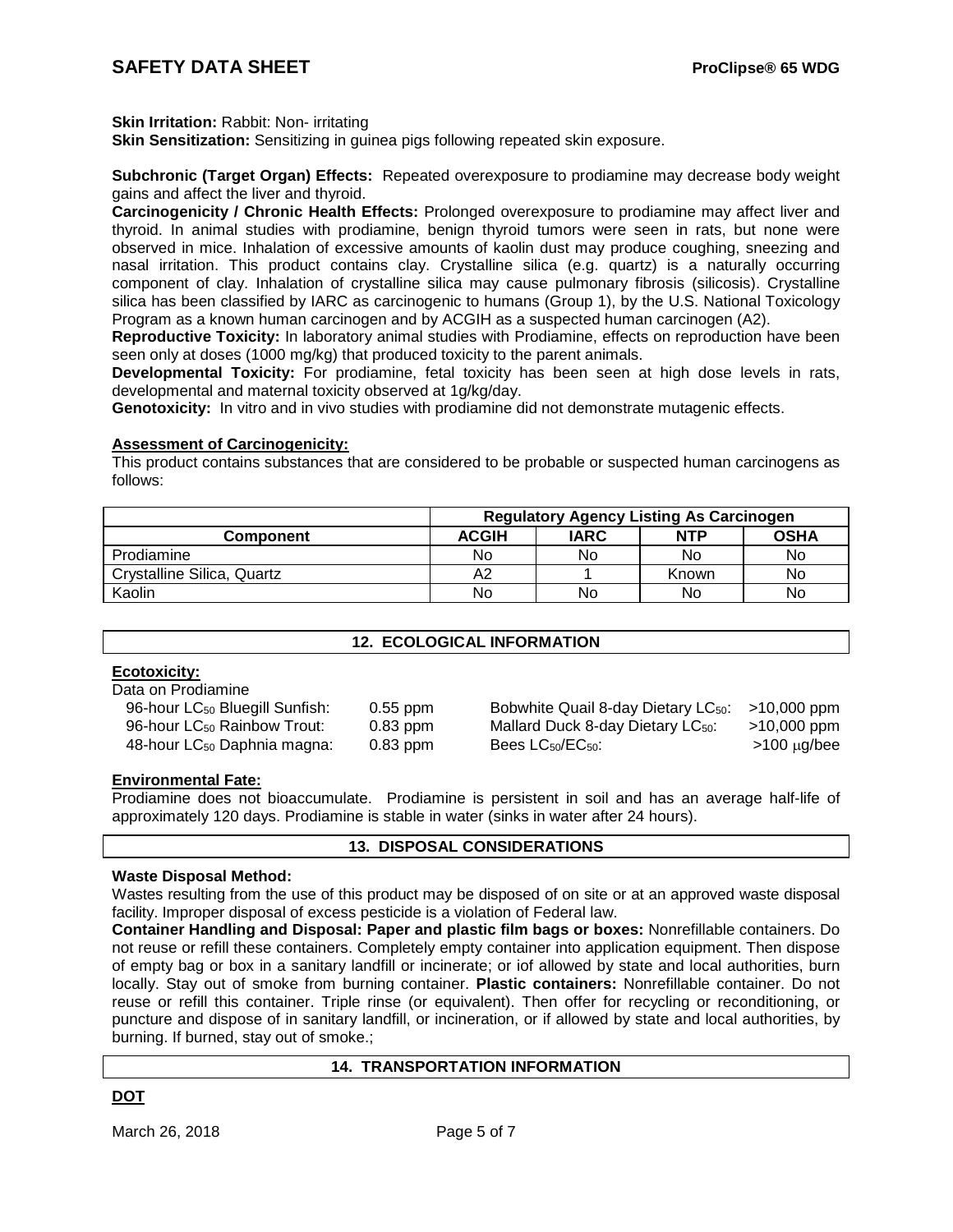Not Regulated

# **IMDG**

UN 3077, Environmentally hazardous substance, solid, n.o.s., (Prodiamine), 9, III, Marine pollutant

**IATA**

UN 3077, Environmentally hazardous substance, solid, n.o.s., (Prodiamine), 9, III, Marine pollutant

# **15. REGULATORY INFORMATION**

## **EPA FIFRA INFORMATION**

This chemical is a pesticide product registered by the United States Environmental Protection Agency and is subject to certain labeling requirements under federal pesticide law. These requirements differ from the classification criteria and hazard information required for safety data sheets (SDS), and for workplace labels of non-pesticide chemicals. The hazard information required on the pesticide label is reproduced below. The pesticide label also includes other important information, including directions for use.

CAUTION. Harmful if inhaled or absorbed through the skin. Avoid contact with eyes,

## **U.S. FEDERAL REGULATIONS**

**TSCA Inventory:** This product is exempted from TSCA because it is solely for FIFRA regulated use.

#### SARA Hazard Notification/Reporting:

**Hazard Categories Under Criteria of SARA Title III Rules (40 CFR Part 370):** Acute Health, Chronic Health

**Section 313 Toxic Chemical(s):** None

**Reportable Quantity (RQ) under U.S. CERCLA:** None

#### **RCRA Waste Code:**

Under RCRA, it is the responsibility of the product user to determine at the time of disposal, whether a material containing the product or derived from the product should be classified as a hazardous waste.

#### **State Information:**

Other state regulations may apply. Check individual state requirements.

**California Proposition 65: ATTENTION.** This product can expose you to chemicals including silica, crystalline which is known to the State of California to cause cancer. Oxytetracycline and Tetracyclines are listed for developmental toxicity (internal use only). For more information go to [www.P65Warnings.ca.gov.](http://www.p65warnings.ca.gov/)

# **16. OTHER INFORMATION**

**National Fire Protection Association (NFPA) Hazard Rating: Rating for this product: Health:** 1 **Flammability:** 1 **Reactivity:** 0 Hazards Scale:  $0 =$  Minimal  $1 =$  Slight  $2 =$  Moderate  $3 =$  Serious  $4 =$  Severe